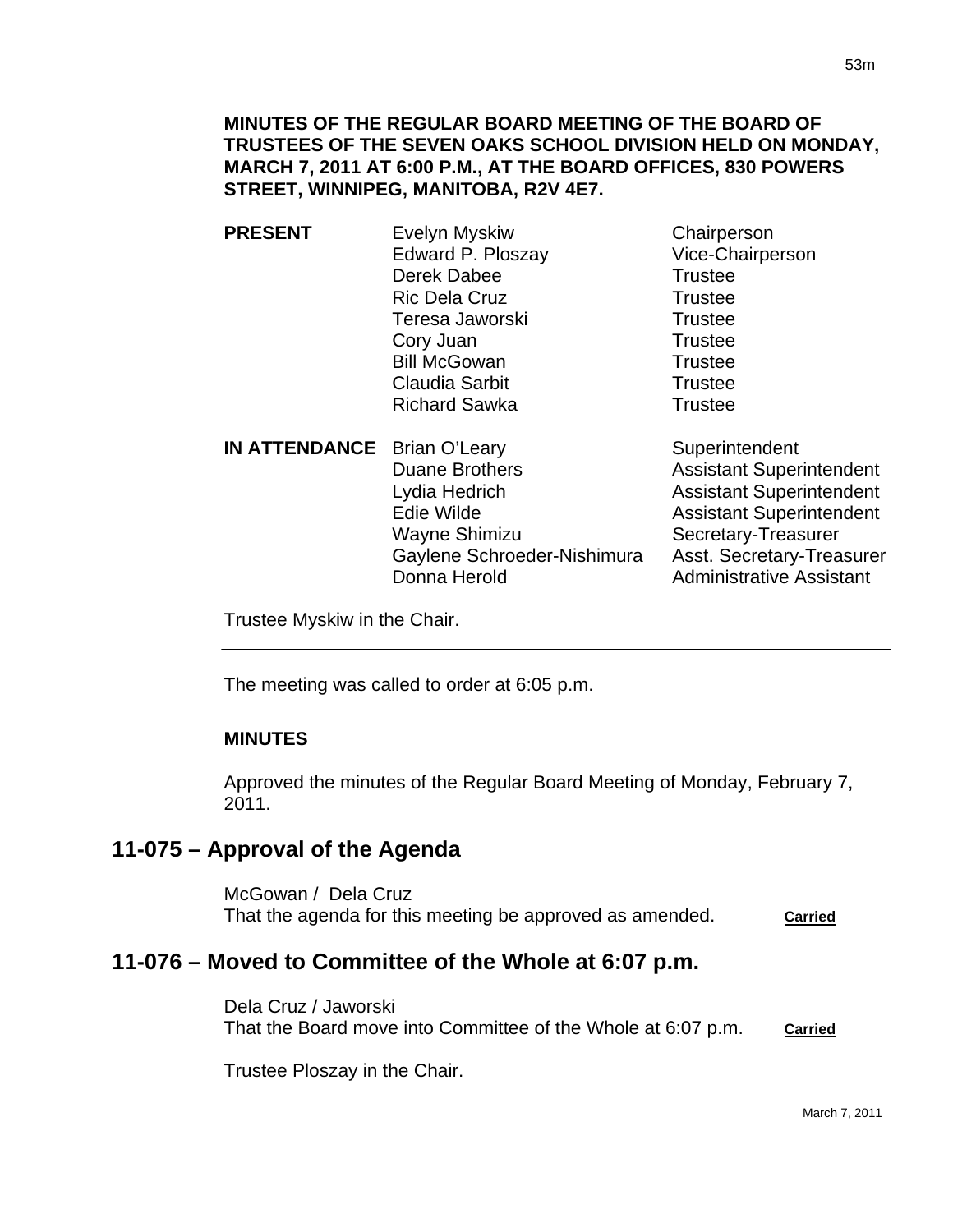### **OFFICERS' REPORT**

- Trustees Dela Cruz, Jaworski and Sawka reported on developments arising from collective bargaining.
- **Trustee Juan reported on the recent MSBA Regional meeting.**

## **SUPERINTENDENTS' PERSONNEL REPORT**

## **11-077 – Superintendents' Personnel Report**

McGowan / Sawka That the Superintendents' Personnel Report be ratified. **Carried**

#### ADMINISTRATOR RETIREMENTS

Received notice of intent to retire from Terry Bilyk effective June 30, 2011 and Cindy Burkett effective December 31, 2011.

#### ADMINISTRATOR LEAVE OF ABSENCE

Granted Anne-Marie Dooner a leave of absence, without pay, effective the 2011-2012 school year.

### TEACHER APPOINTMENTS

Appointed the following to Limited Teacher-General (Permanent) full-time (1.00) contracts effective September 6, 2011:

Ken Hartikainen Krysta Pooley Suzy Martins **Kim Trudeau** Sharon Nowrang

Appointed the following to Limited Teacher-General (Term) contracts:

Craig Gawryluk, full-time (1.00), effective January 24, 2011 to June 30, 2011 Erin Gray, full-time (1.00), effective February 23, 2011 (indefinite) Michael Hall, full-time (1.00), effective February 1, 2011 (indefinite) Jennie Ruhr, full-time (1.00), effective September 6, 2011 to June 29, 2012 Brennan Stadnyk, full-time (1.00), effective March 9, 2011 (indefinite)

#### TEACHER RETIREMENTS

Received notice of intent to retire from Bernadette Schimnowski effective February 14, 2011.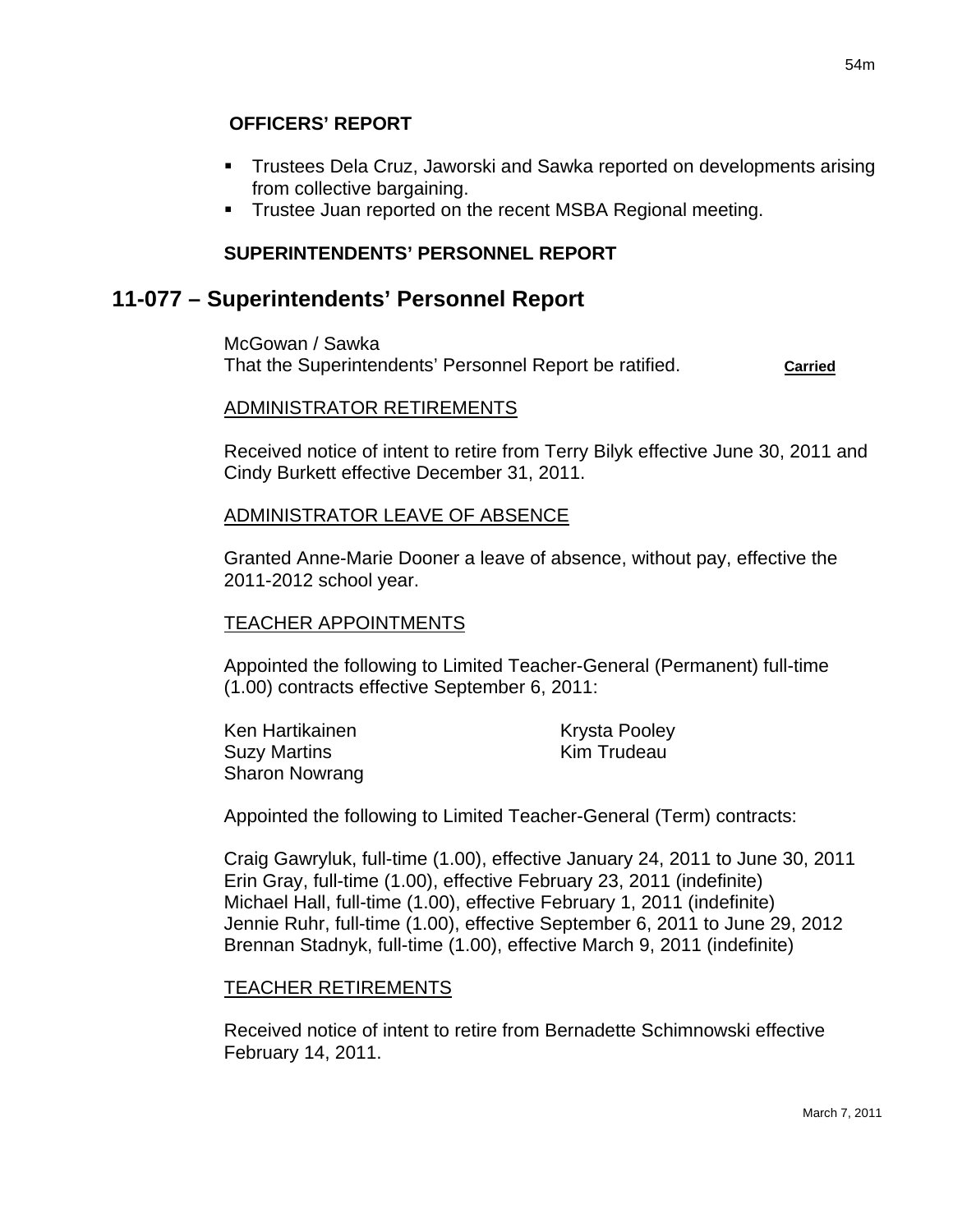### **SUPERINTENDENTS' PERSONNEL REPORT**

Received notice of intent to retire effective June 30, 2011 from:

| <b>Brian Boychuk</b>  | <b>Hal Guest</b>     | Doris Koroscil         |
|-----------------------|----------------------|------------------------|
| Stephen Bubnowicz     | Ida Hawrylyshen      | <b>Carol Matsumoto</b> |
| <b>Gordon Cameron</b> | <b>Robert Holmes</b> | <b>Roswitha Nowak</b>  |
| <b>Tom Clasper</b>    | <b>Gord Homenick</b> | <b>Brian Zimmerman</b> |
| Brenda Globa          | Ingrid Kennedy       | Hilda Zubrycki         |

Received notice of intent to retire effective December 31, 2011 from:

Wendy Moglove **Heather Oliver** Irene Wallis

#### SUBSTITUTE TEACHER APPOINTMENTS

Appointed the following to Substitute Teacher contracts effective the 2010-2011 school year:

| Inderjit Bagri        |  |  |
|-----------------------|--|--|
| Rajwant Bagri         |  |  |
| Vanessa Bruneau       |  |  |
| <b>Matthew Durant</b> |  |  |

Colleen Herosian Krista Lyon Amanda Kuyp Steve Suomu

Monica Gupta **Melissa Kwasny** Michelle Hudson Rosanne Sarkany

#### TEACHER RESIGNATIONS

Received notice of intent to resign effective June 30, 2011 from:

Roman Pilipowicz Andriy Michalchyshyn

#### TEACHER LEAVES OF ABSENCE

Granted Murray Boyko a full-time (1.00) leave of absence, without pay, effective February 1, 2011 to June 30, 2011.

Granted Corinne Krestanowich a full-time (1.00) leave of absence, without pay, effective September 6, 2011 to June 29, 2012.

Granted Crystal Wiens a full-time (1.00) leave of absence, without pay, effective February 4, 2011 to June 30, 2011.

#### TEACHER MATERNITY AND PARENTAL LEAVE

Granted Jennifer Green maternity and parental leave effective April 1, 2011 to April 2, 2012.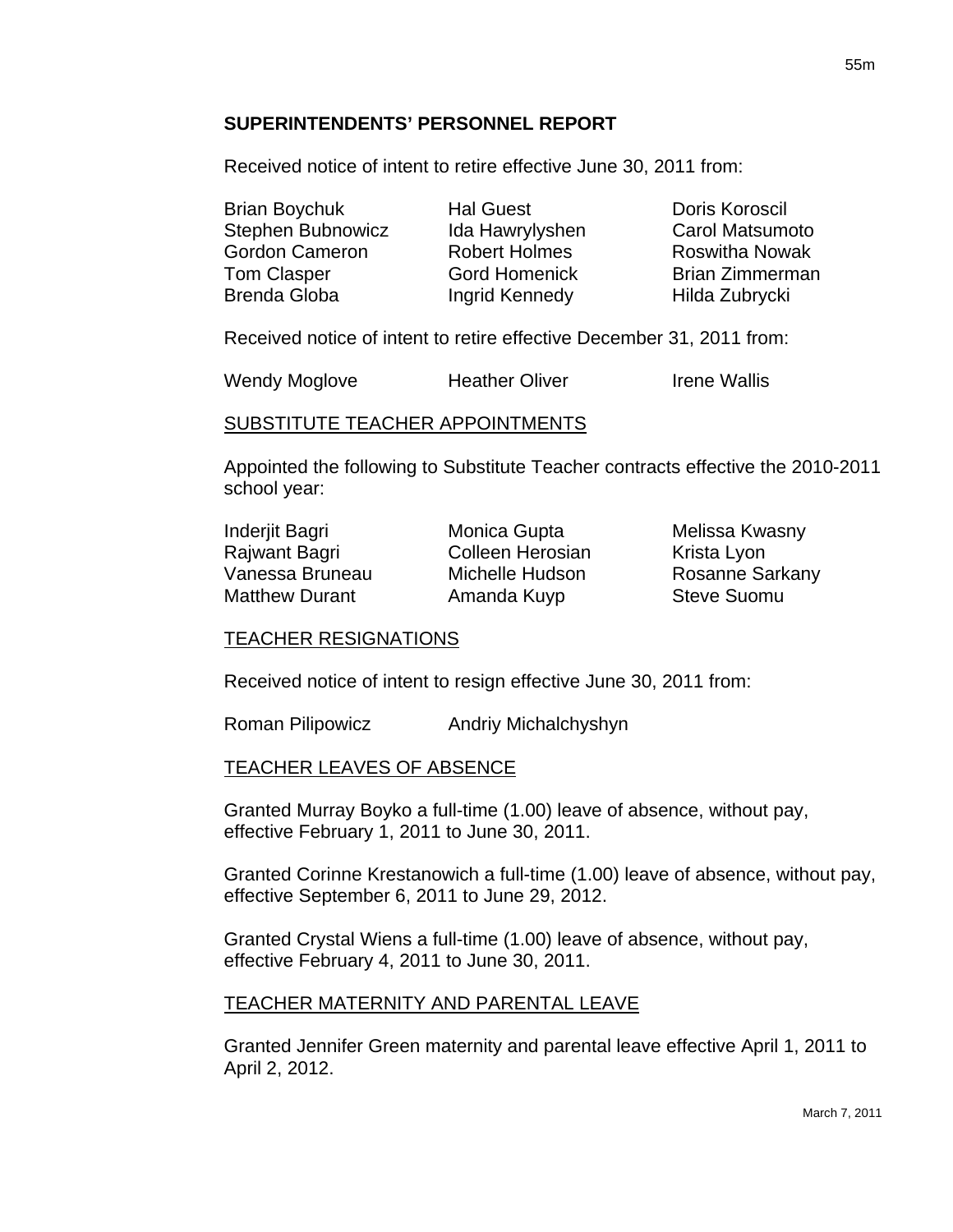## **SUPERINTENDENTS' PERSONNEL REPORT**

Granted Allison Arnason maternity and parental leave effective July 1, 2011 to September 3, 2012.

### PARAPROFESSIONAL APPOINTMENTS

Appointed the following to full-time (1.00) paraprofessional positions:

Jose Dalusong, effective February 14, 2011 Melissa Fehr, effective March 1, 2011 Michael Felletti, effective February 7, 2011

## PARAPROFESSIONAL MATERNITY AND PARENTAL LEAVE

Granted Francyn Martini maternity and parental leave effective February 14, 2011 to February 14, 2012.

## STUDENT PARENT SUPPORT WORKER APPOINTMENT

Appointed Todd McKenzie to a full-time (1.00) Student Parent Support Worker position effective February 18, 2011.

### SUPERINTENDENTS' PERSONNEL REPORT MOTIONS

Rescinded the following Superintendents' Personnel Report motions:

#11-056 – appointing Craig Gawryluk to a Limited Teacher-General (Term) contract effective February 8, 2011 to June 30 2011.

#10-157 – granting Crystal Wiens a full-time (1.00) leave of absence, without pay, effective February 1, 2011 to June 30, 2011.

## **SUPERINTENDENTS' REPORT**

- **Personnel Matters.**
- 2011-2012 Draft Budget.

# **11-078 – Manitoba Association of Parent Councils**

#### Dela Cruz / Juan

Approved that Seven Oaks School Division support the Manitoba Association of Parent Councils as a "Proud Supporter (\$200.00) of MAPC" at their Annual General Meeting and Conference on May 6 and 7, 2011. **Carried**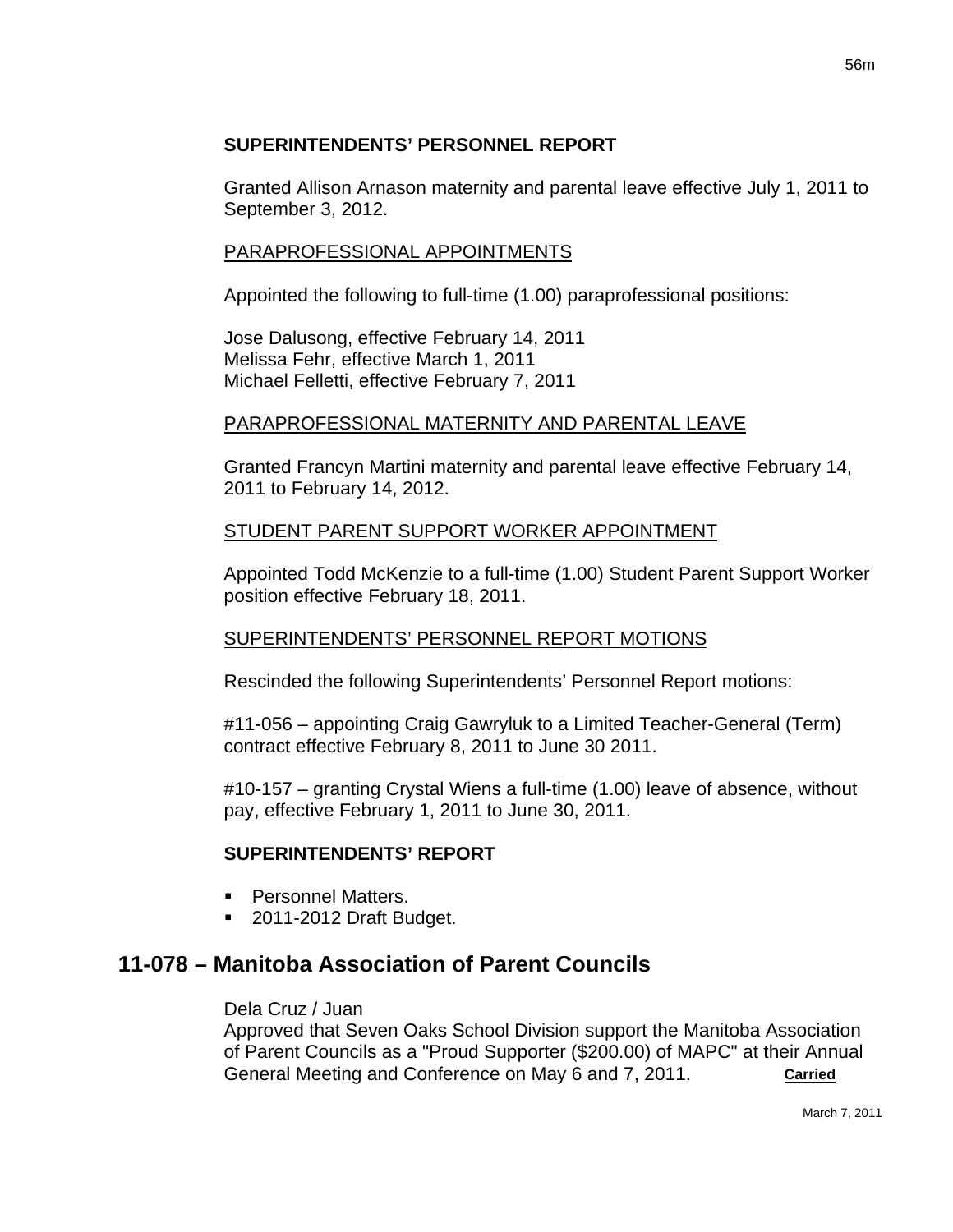# **11-079 – By-Law No. 1-2011**

#### McGowan / Ploszay

Approved that By-Law No. 1-2011 for the purpose of the Garden City Collegiate Elevator and Grooming Room (\$547,400.00), Garden City Collegiate Roof Replacement and Roof Structure Upgrade (\$121,600.00), and École Constable Edward Finney Door Openers and Grooming Room (\$19,200.00) be given first reading. **Carried**

#### **SUPERINTENDENTS' REPORT**

Superintendent Brian O'Leary and Trustees Dabee, Juan, Myskiw and Sarbit reported on the Immigration Roundtable discussion they attended on February 23, 2011.

#### **CONSENT AGENDA**

## **11-080 – Consent Agenda**

McGowan / Ploszay That the Consent Agenda be approved. **Carried**

Cheque Listing - February 2011

That cheques #2112169-#2112564, US\$ cheques #211098-#211118, direct deposits #211003179-#211003759, and pre-authorized debits #201022- #201023 in the amount of \$2,304,952.10 be approved.

Statutory Holdback Release to Von Ast Construction (2003) Inc.

That the 7-1/2% Statutory Holdback in the amount of \$49,686.50 plus accrued interest in relation to the Modular Classrooms & Link Addition to École Riverbend be paid to Von Ast Construction (2003) Inc., subject to the approval of the Board's solicitor.

#### GST on Release of Holdback to Von Ast Construction (2003) Inc.

That GST on the Release of Statutory Holdback for the École Riverbend Modular & Link project in the amount of \$2,366.02 be paid to Von Ast Construction (2003) Inc.

Appin Associates Invoice No. B5757485059

That Invoice No. B5757485059 for the Garden City West HVAC project in the **CONSENT AGENDA**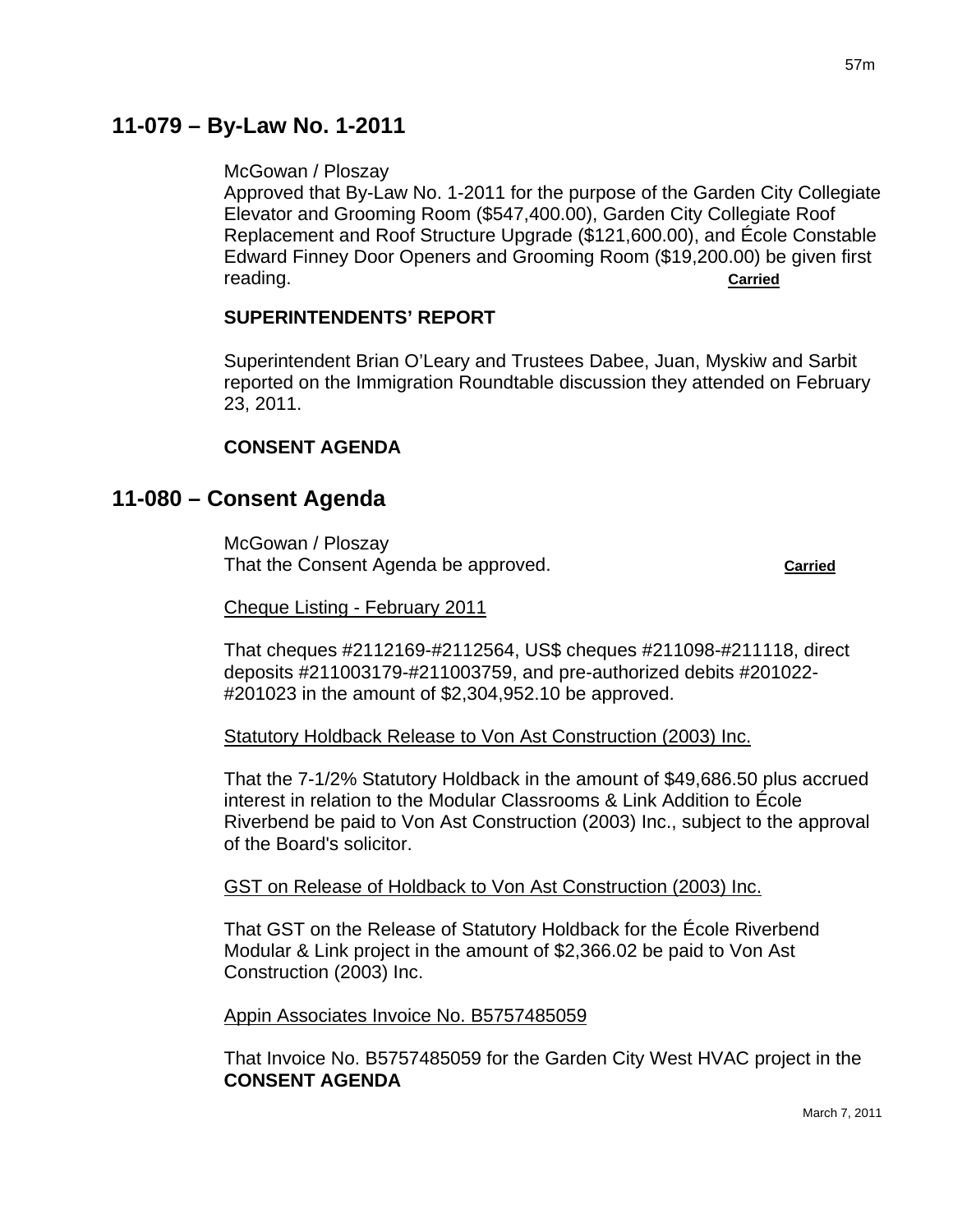amount of \$8,618.92 be paid to Appin Associates.

Randall Plumbing & Heating Ltd. Certificate of Payment No. 7

That Certificate of Payment No. 7 for Garden City West HVAC project in the amount of \$48,886.26 be paid to Randall Plumbing & Heating Ltd.

## Statutory Holdback on Randall Plumbing & Heating Certificate of Payment No. 7

That 7-1/2% Statutory Holdback on Certificate of Payment No. 7 for Garden City West HVAC project in the amount of \$3,562.50 be paid to the SOSD/Randall Plumb 433 Garden City West HVAC account.

### Stantec Consulting Invoice No. 532507

That Invoice No. 532507 for the Swinford Park Project in the amount of \$319.20 be paid to Stantec Consulting.

## **CONFERENCE REPORTS**

Sharon Bohemier, Learning Support Teacher, Edmund Partridge Community School: 2010 National Middle School Association Conference, November 4 to 6, 2010 - Baltimore, Maryland.

Tamara Briggs, Teacher, Edmund Partridge Community School: 2010 National Middle School Association Conference, November 4 to 6, 2010 - Baltimore, Maryland.

Adair Warren, Principal, Met School: Big Picture Learning - Principals' Conference, January 26 to 28, 2011 - Newark, New Jersey.

Eunice Pratt, Principal; Ricki Valcourt, Vice-Principal - Victory School: COSL "Leading and Learning" Conference, February 17 to 18, 2011 - Winnipeg, Manitoba.

## **OTHER REPORTS**

- **Trustee McGowan reported on the Workplace Safety and Health Steering** Committee meeting of March 3, 2011.
- **Trustee Sarbit commented on looking into more comprehensive Conference** Reports submitted by staff.

### **CORRESPONDENCE**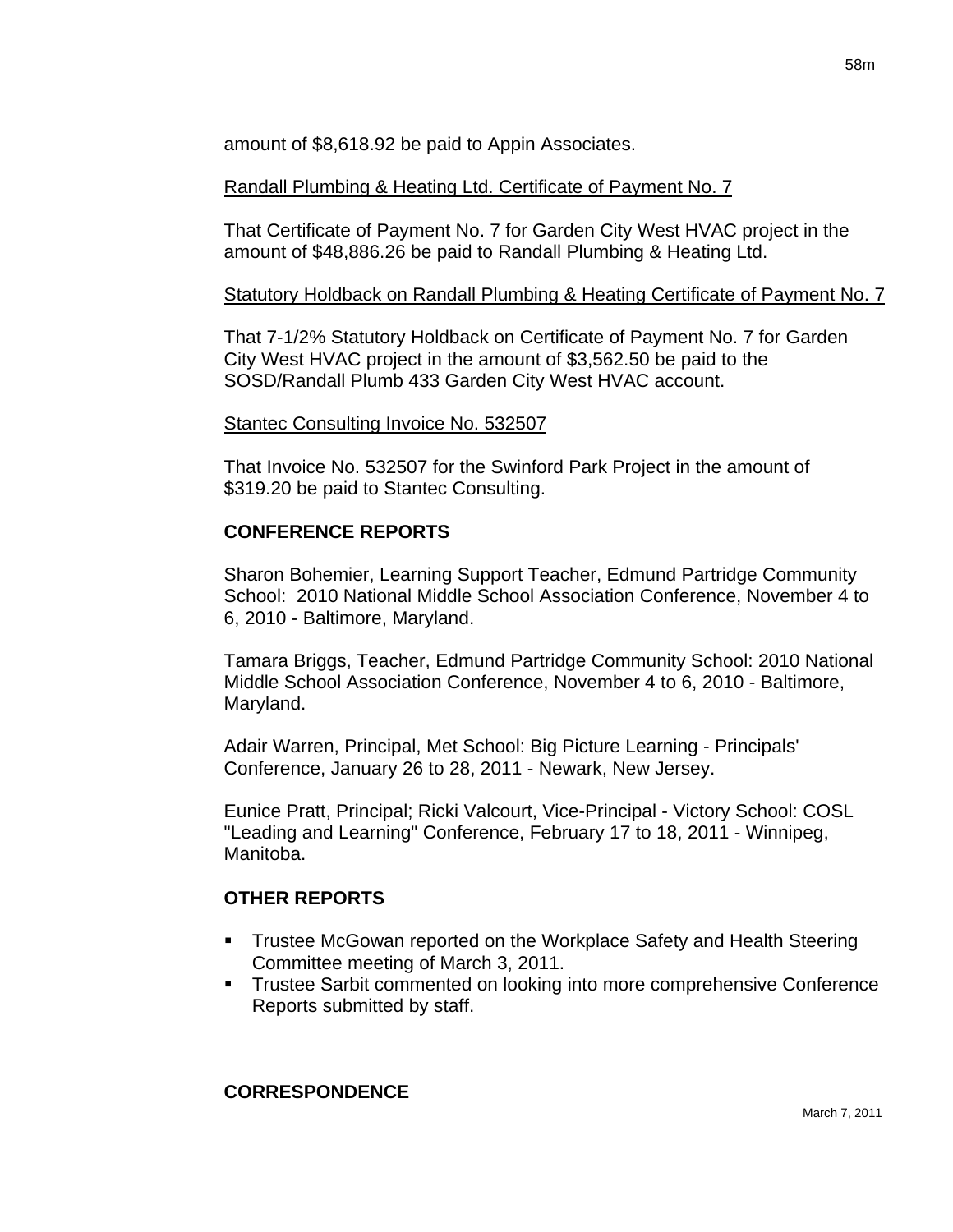- Jamie Krutkevich Slight, SOTA President: Letter to Dr. Gerald Farthing informing him that SOTA is not able to support the continuation of Block Funding.
- **MSBA Executive Highlights, February 7, 2011.**
- MSBA e-bulletin, February 9, 2011.
- Manitoba Education School Programs Division: Full credit and half credit optional Skills for Independent Living (SIL) Senior 2 courses are being discontinued.
- Carolyn Duhamel, Executive Director, Manitoba School Boards Association: Congratulating the Met School for being awarded the Ken Spencer Award for Innovation in Teaching and Learning.
- MSBA Executive Report to the Membership: Executive's concerns and expectations for the future of the Canadian School Boards Association.
- Don Woodstock: Support of cameras for school buses.
- Terry Bilyk, Principal, R.F. Morrison School: Letter to the Superintendents' Team and Board of Trustees, "Reflections of an Aging Administrator".
- **Bernard Lesage, Chair, Franco-Manitobaine: Trustees of the Division** scolaire franco-manitobaine (DSFM) unanimously endorse the candidacy of Trustee Michel Boucher for Region 5 Director.
- Gerry Corr, Principal, West Kildonan Collegiate: West Kildonan Collegiate planning a school trip to Europe during Spring Break of 2012.
- Danielle Parent, Education Officer, MB Education: Acknowledgement of request for support for Learning French through the Arts at West Kildonan Collegiate and Maples French Camp 2011.
- **Heather Demetrioff, Associate Director, MSBA: Student Citizenship Awards.**
- **MSBA e-bulletin February 23, 2011.**
- Carolyn Duhamel, Executive Director, MSBA: Provincial Report Cards.
- Carolyn Duhamel, Executive Director, MSBA: Letter to James Wilson, Treaty Commissioner, supporting the curriculum project.
- Ralph Ramore, Disability Claims & Rehabilitation Administrator, Manitoba Teachers' Society: Disability Benefits Plan - Termination of Insurance.
- Jim Murray, Board Chairperson, Brandon School Division: Letter to Minister Lemieux regarding taxation of property owned by school divisions.
- MSBA Labour Relations: CPI, Unemployment Rate, and Regional Trends.
- PSFB Tender Results: PSFB Tender Results for Constable Edward Finney Roof Replacement (original tenders received available for review at Board Meeting).
- Paul Birston, Manager of Architectural Services, PSFB: Constable Edward Finney School Roof Replacement approved, to be debentured.
- Paul Birston, Manager of Architectural Services, PSFB: West St. Paul School Grooming Room approved, to be debentured.
- Pat Stefanchuk, President, Seven Oaks Education Foundation Inc.: Letter of thanks for support of SOEF's fundraising event held on February 4, 2011.

## **CORRESPONDENCE**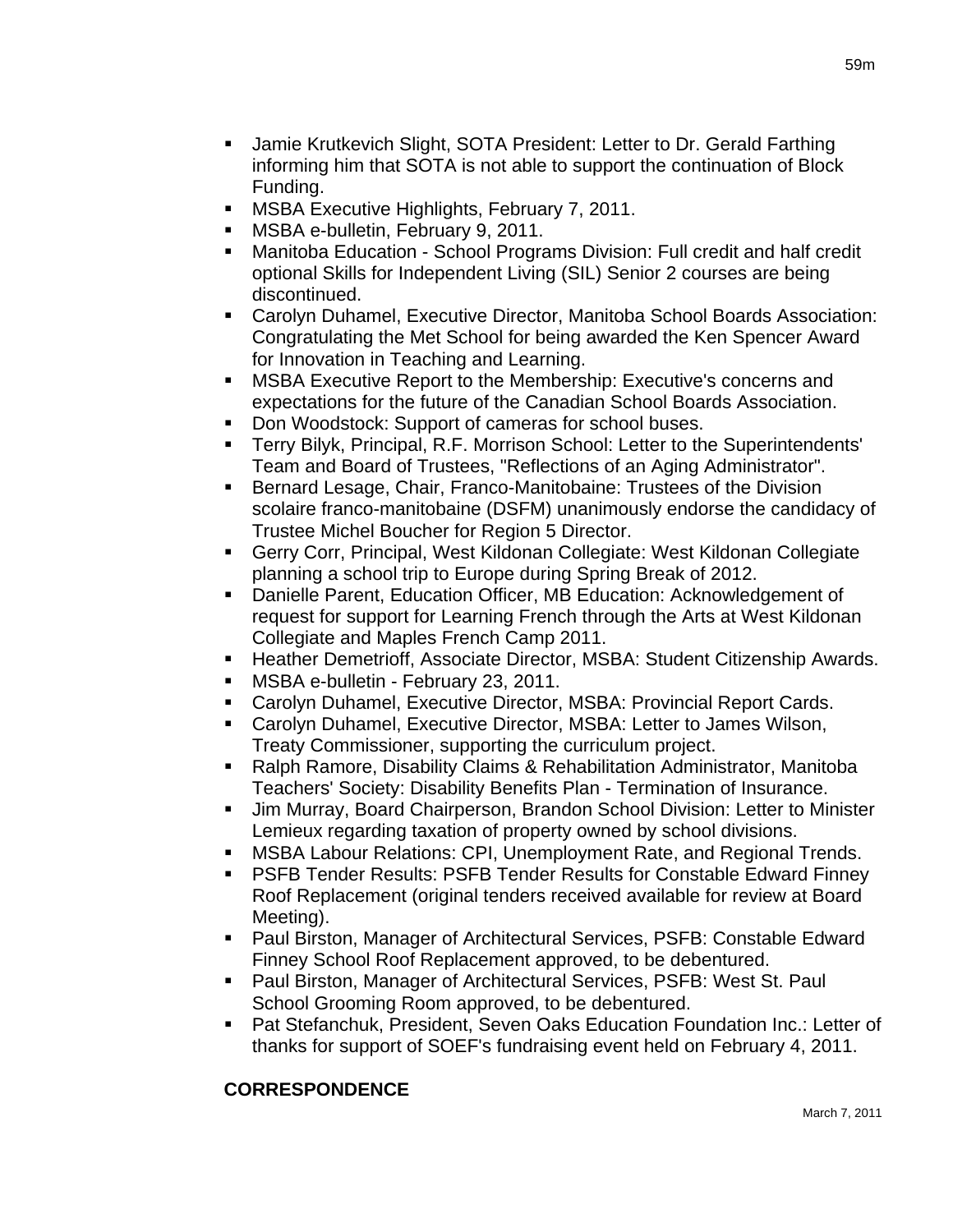- Doug Hanna, Principal, Number TEN Architectural Group: Architectural Services Fees for West St. Paul School Elevator and Lift Renovations.
- Paul Birston, Manager of Architectural Services, PSFB: West St. Paul School Elevator & Lift - design development approved.
- Carolyn Duhamel, Executive Director, MSBA: Distribution of Board Ballots.
- Justin Rempel, Labour Relations Consultant, MSBA: MUST Fund Application for Assistance.
- David Palubeski, President, Lombard North Group (1984) Ltd.: Letter to Kim Raban, Manager Development Administration, Planning and Property Department at the City of Winnipeg, regarding RiverRidge Development Recoveries.
- Craig Bachynski, Number TEN Architectural Group: Garden City Collegiate Elevator and Grooming Room Renovations, Change Order No. 4.
- United Nations Association in Canada UNAC News Fall 2010/Winter 2011.
- The Manitoba Teacher January/February 2011: Article: The Clean War featuring Garden City custodians.
- Saving Money and Time with Active School Travel: Resource Conservation Manitoba, February 2011.

# **11-081 – Moved to Committee of the Whole at 8:16 p.m.**

Sarbit / Dabee That the Board here returned to the Committee of the Whole at 8:16 p.m.

**Carried**

## **SUPERINTENDENTS' REPORT**

- **Personnel Matters.**
- **Fetal Alcohol Spectrum Disorder (FASD).**
- **Block Funding Update.**
- **Administrator Appointment Process.**
- **MSBA Association Advocacy / Liaison Activities.**

# **11-82 – SOTA Notice to Initiate Arbitration**

### Sawka / Juan

Approved that Grant Mitchell, Q.C. of Taylor McCaffrey LLP be appointed as Seven Oaks School Division's nominee for Interest Arbitration with Seven Oaks Teachers' Association. **Carried Carried**